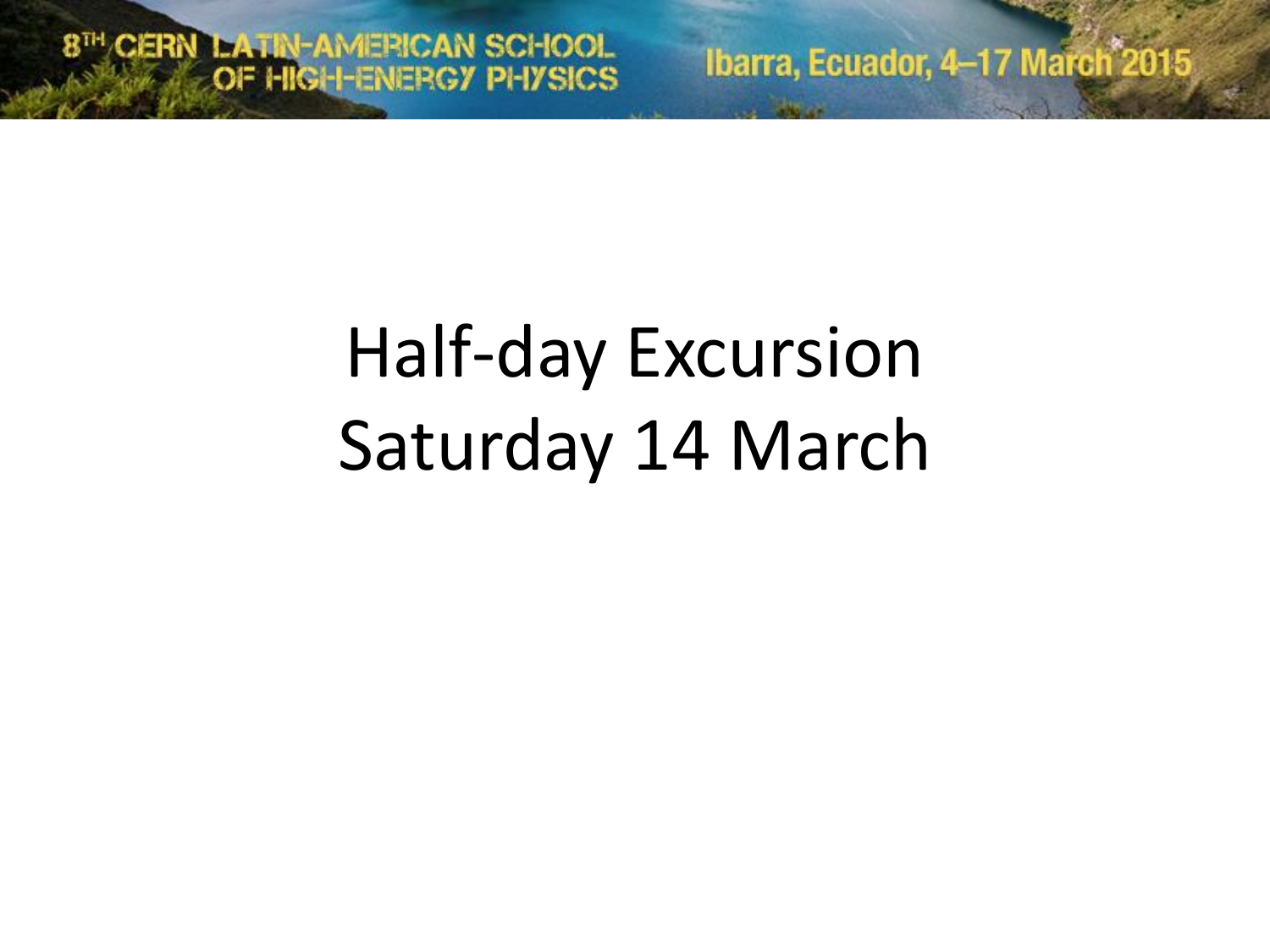#### Two options

- Either visit Ibarra city centre in the afternoon, leaving the hacienda after lunch at 13h45
	- Free time in Ibarra from about 14h15 to 16h30
		- Sightseeing, etc.
- Or stay at the hacienda in the afternoon, leaving the hacienda at 16h00
- In both cases, we will reach the restaurant in the hills above Ibarra at about 17h00
	- Enjoy the view before sunset
	- Early dinner starting at about 18h15
	- Return to hacienda at about 20h00
	- Taverna will be open in the evening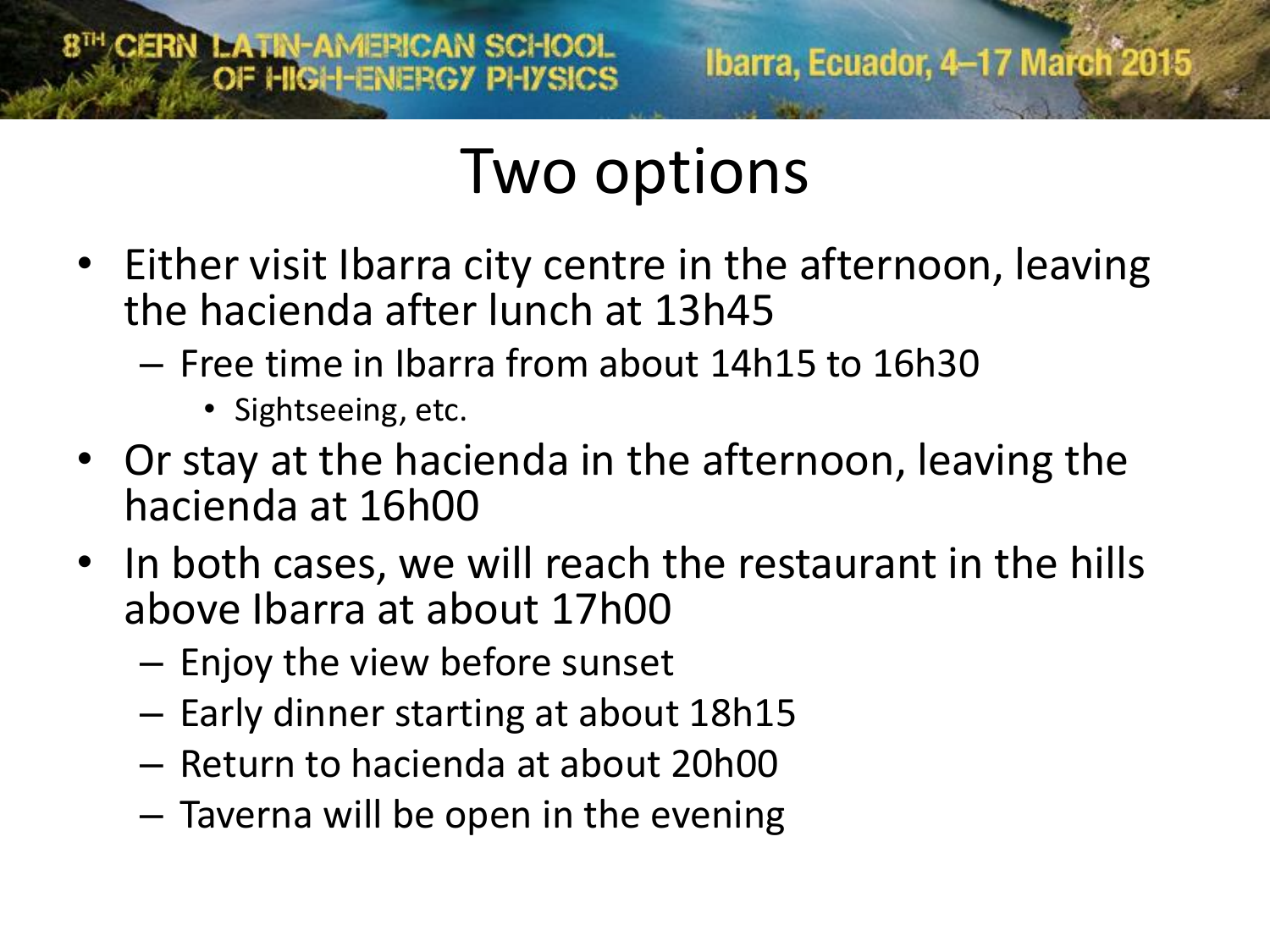# 8<sup>TH</sup> CERN LATIN-AMERICAN SCHOOL<br>OF HIGH-ENERGY PHYSICS

#### Ibarra, Ecuador, 4-17 March<sup>°2015</sup>

#### Ibarra city

Lonely Planet guide says…

*Known as la ciudad blanca (the white city), Ibarra's downtown streets are lined with finely detailed, whitewashed colonial architecture. Although most of the building's ground floors have been turned into ordinary shops and there's a bustling commercial atmosphere, several quite beautiful plazas with towering palms and baroque churches lend it a distinctively sophisticated feel.*

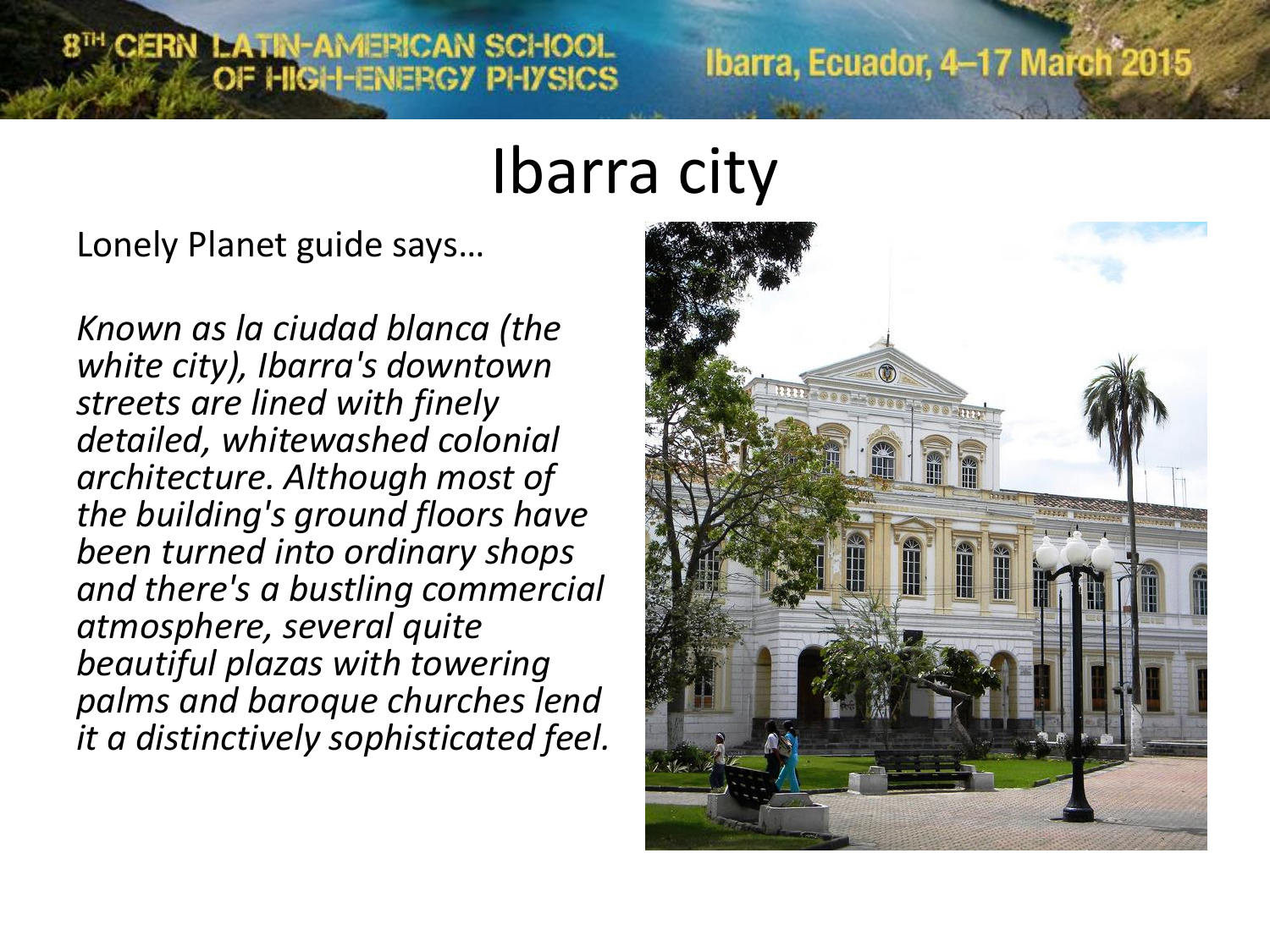### Restaurant

- The restaurant is in the hills above Ibarra
- There is a very nice view looking down onto the city and the lake

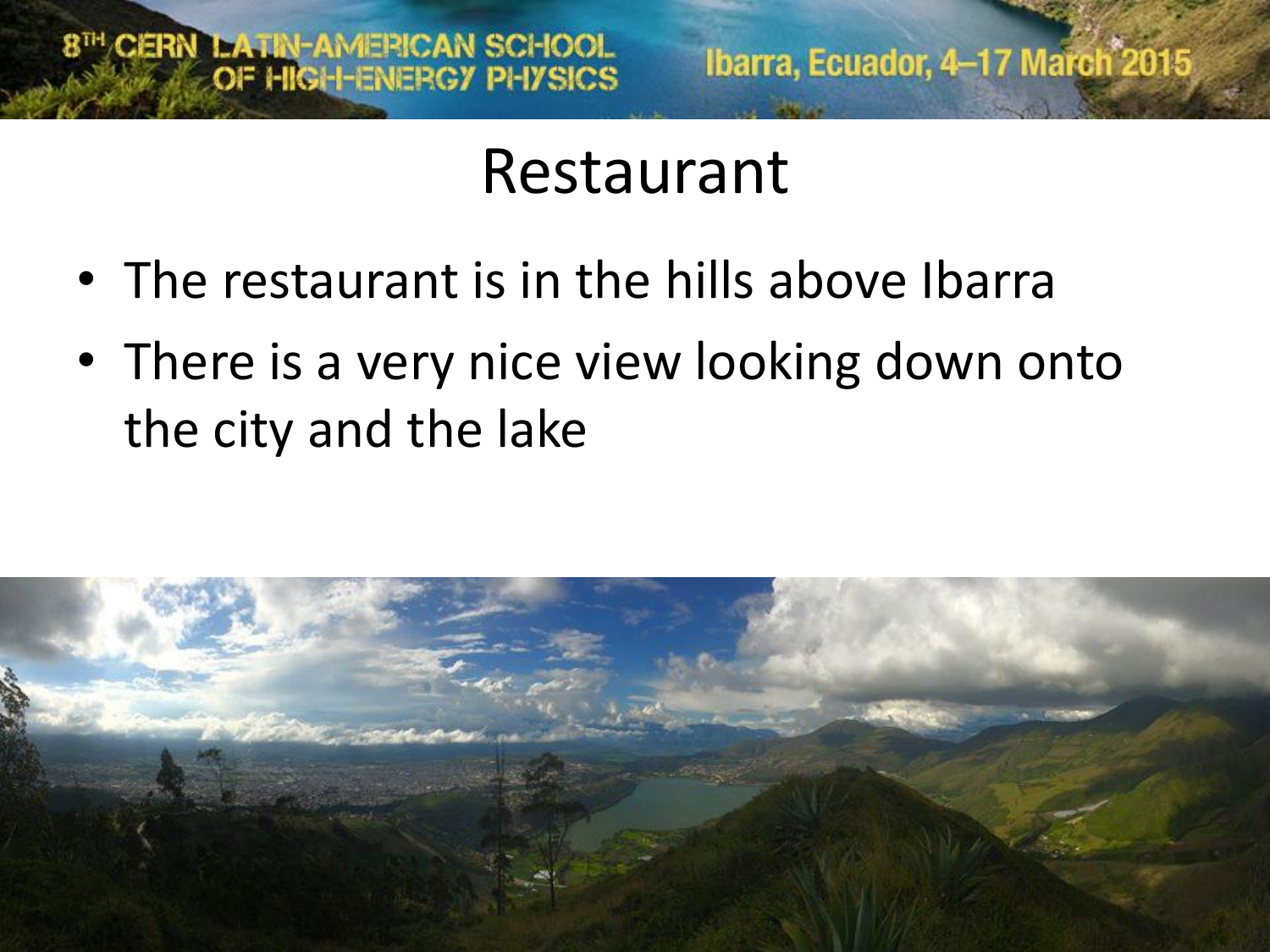# Bookings made for everyone

- We expect essentially all of the participants to go to the restaurant
	- Please contact Kate now if you cannot go because of exceptional circumstances
	- No dinner arranged at the hacienda if you miss the bus to the restaurant!
- Also, please could everybody indicate on the sheets that Kate has posted which option they want, i.e. leave hacienda at 13h45 or at 16h00
	- Please do this now!
	- If you don't do it before 15h30, we will make the choice for you!